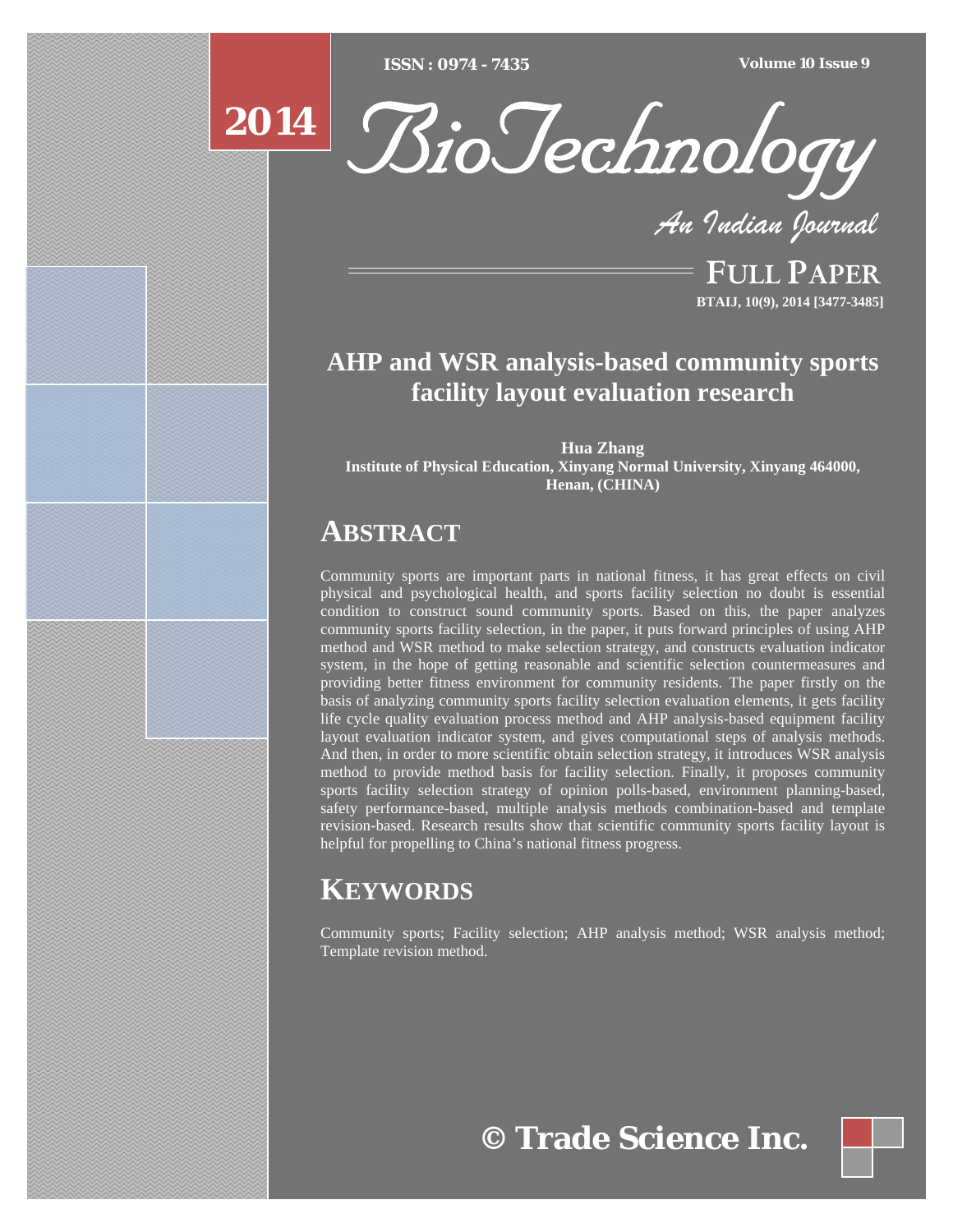#### **INTRODUCTION**

Xiao Lin-Peng (2007) pointed out with the improvement of urban residents living standards, residents fitness consciousness was constantly strengthening, community sports service as an important content in community services, was constantly improving, on the condition that urban residents material life being constantly met, leisure time constantly increased, people demands on living standards were gradually promoting, paid more attentions to physical health, which provide essential premise for urban community service development<sup>[1]</sup>. On this premise, the paper studies on Chinese community sports equipment facility assignment problem, in the hope of perfecting community sports system and building basis for promoting people's living standards.

 For community sports research, lots of people have made efforts, by different scholars deepening researching on it, let Chinese community sports system to be relative scientific developed. Among them, Sun Li-Hai and others applied questionnaire survey and other methods, studied on community sports non-profit organizational operating system connotation, operational process model and operation status, and pointed out that community sports non-profit organizational horizontal and vertical orientations were not smooth, organizational structure was imperfect, organizational combination was loose, resource achieving overall ability was insufficient, its features showed as flexible managementoriented,lacked of effective external monitoring, on a whole was in the state of organizational unordered development<sup>[2]</sup>. Ji Yan-Xia and others (2013) applied documents literature, interviews method and investigation method as well as others, on the basis of summarizing public sports service system structure research results, they analyzed Hebei province community sports status, drew up Hebei province community sports service system frame, and analyzed system frame each grade indicator, stated each indicator importance, which provided theoretical references for relative departments policies making, and provides references for improving community sports service quality and propelling to comprehensive fitness deepening development<sup>[3]</sup>. Liang Bao-Jun (2013) investigated Henan province community sports resources assignment status, community sports usable area, facility layout status and different types, scale and development modes' community sports facilities, he got that community per capita sports facility usable area compared to legal per capita area, deficiency was bigger, sports facility items were relative concentrated and types coverage was not wide enough, sports facility " Not yet full assigned" communities proportions were bigger, sports facility layout and residential areas types and scale had high correlations, foreign-funded enterprises developed residential area sports facilities full assignment proportions were obviously higher than residential areas that were developed by state-owned enterprises, private enterprises and affordable housing project as well as other conclusions**[4]**.

 The paper on the basis of former researches, studies on community sports equipment and facilities assignment problems, it introduces AHP evaluation methods and WSR analysis method in the research, in the hope of providing theoretical references for Chinese community sports scientific development.

## **COMMUNITY SPORTS FACILITY SELECTION EVALUATION ELEMENTS ANALYSIS**

Community sport emerged since fifties of  $20<sup>th</sup>$  century followed by economic and technological development and people constantly increased sports demands, it mainly takes base levels communities as regional ranges, with the purpose of meeting community residents' entertainment and fitness demands.

 To summarize, community sports can effective help to community residents' fitness demands, provide guarantee to people's living standards enhancement to a certain extent; in movement process, it effectively propels to community residents' exchanges, and provides friendly platform for people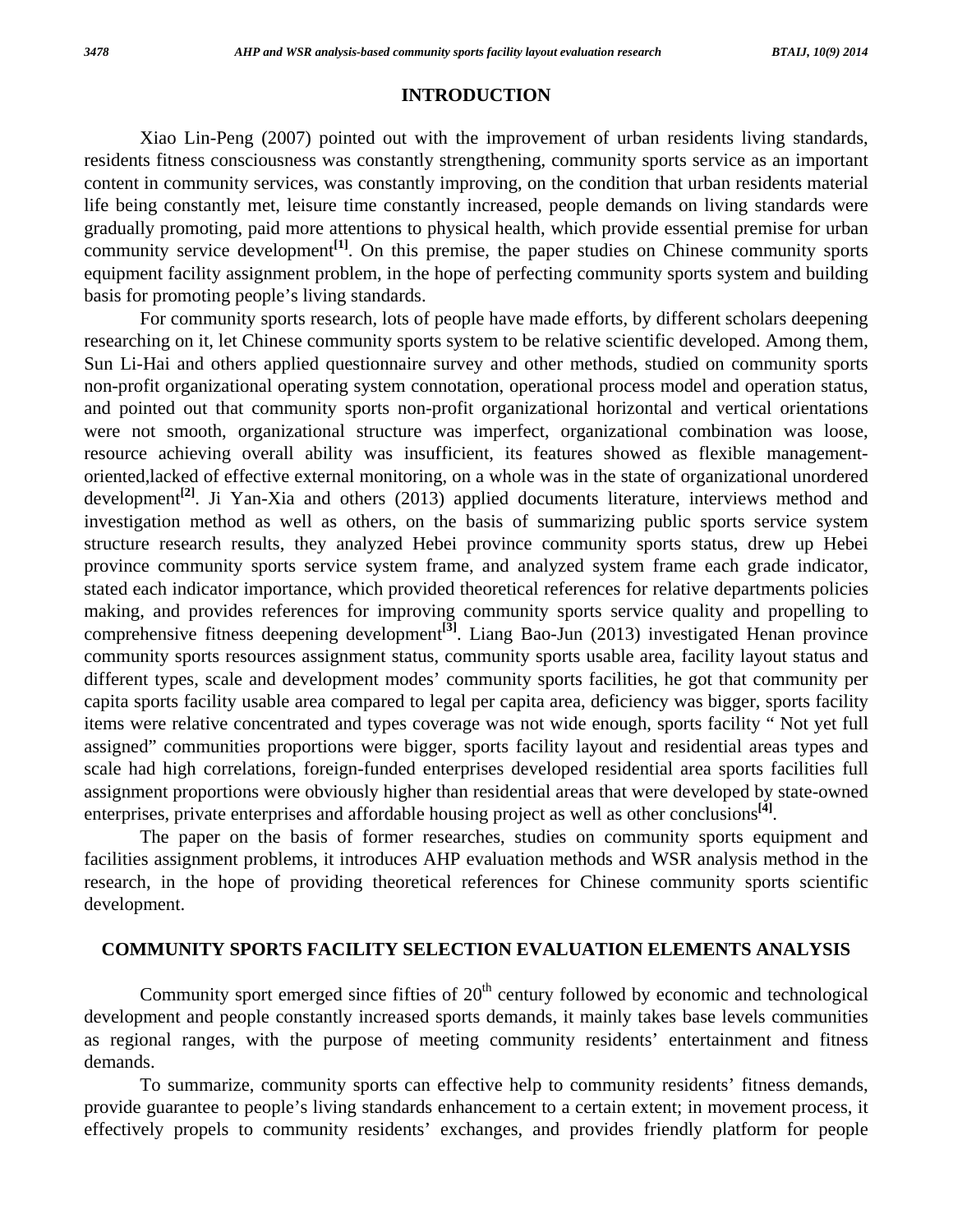friendly relations establishment; community sports itself is a kind of community cultural activity, it plays certain propelling roles in promoting the whole social spiritual civilization construction. Community sports have beauty building attributes, entertainment, self-control, individual targeted, randomness and consciousness as well as other features.

 Therefore, Yuan Guo-Liang and others (2010) pointed out with transformation from planned economy to market economy, previous sports activities under unit system gradually were replaced by community sports activities, community sports surely would become material foundation of social sports development, sports facilities construction status became priority factors that restricted community sports development<sup>[5]</sup>. The paper studied contents are mainly community sports facilities selection, which is also exploring scientific sports facilities construction method, in the hope of providing theoretical references for making Chinese national fitness progress.

 Song Jie (2012) pointed out community as a main front of national fitness project implementation, in recent years, under national relative policies systems guarantee and key supports, economic input increased per year, corresponding sports facilities construction scale and strength were constantly expanding<sup>[6]</sup>. By far, sports facilities have already spread Chinese each region communities, though present community spots facility construction has been obviously upgraded by comparing to previous', people still pay attentions to sports facilities optimal configuration and facilities selection in communities and other problems.

 In order to explore community sports selection optimization strategy, establish sports facilities evaluation system is indispensible, only with scientific and reasonable sports facility evaluation indicator system, then can build basis for its selection. Wu Bo and others (2007) pointed out one of the reasons for current urban planning discipline's non-effective handling with community sports construction problems was caused by its single value objective of economy development in planning, social efficiency especially for sports social value recognition was not sufficient, to better solve community sports problems, it should firstly make social and scientific reviewing on current economic efficiency priority value judgment criterion and remodel the whole value thoughts**[7]**.

 The paper thought that scientific community sports facility evaluation elements should possess following three elements:

1) Sports facility life cycle is main reference for defining facility application age limits, we can evaluate facility selection from the perspective, so element one is sports facility life cycle.

2) Community residents' fitness consciousness, sports quality, personal attainments and knowledge reserve these factors are main factors that decide community sports facility application value reflection, excellent sports facility selection is been made best use, only community residents improve its evaluation and get pleasure from sport then can evaluate facility merits status. Therefore, spreading fitness knowledge and technology to community residents, establish rigorous facility management mechanism are the guarantee of community sports sound operation. Therefore element two is community advertising efficiency and facility management actual effects.

3) Marx had said that everything was changing, people surrounding economy, science and technology as well as sports forms were developing and changing, besides seasons changes from state to state as well as other factors are important reference quantities that affect community sports facility selection, relative static exists while there are changes. Therefore, take comprehensive consideration on isolated static equipment facilities and changing and developing surrounding dynamic information is one of important factors to sports facility evaluation. Therefore, it requires selection researchers to make selection that follows objective dynamic rules, make distinguish treatment according to different regions and different seasons, which is also introducing evaluation element three region, season and environment.

# **COMMUNITY SPORTS FACILITY EVALUATION INDICATOR SYSTEM CONSTRUCTION AND EVALUATION STEPS**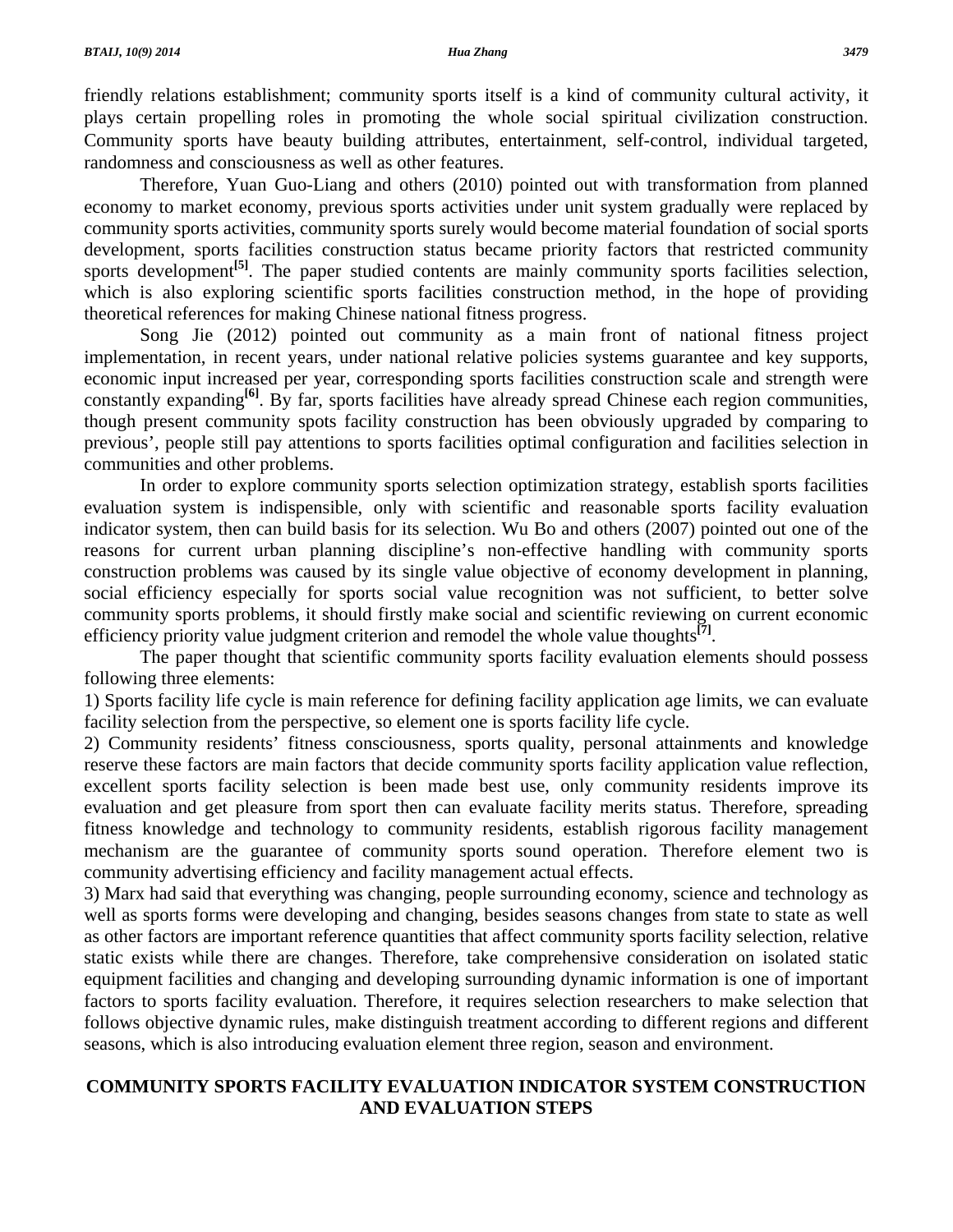### **Indicator system construction**

 Sports facility selection evaluation elements statements, the paper can make quality comprehensive evaluation on community sports facility life cycle according to research structure as Figure 1 shows. In Figure 1 each symbol definition is as TABLE 1 shows.

|  | <b>TABLE 1: Figure 1 symbols definitions table</b> |
|--|----------------------------------------------------|
|--|----------------------------------------------------|

| <b>Symbol</b> | <b>Definition</b>                                                  |
|---------------|--------------------------------------------------------------------|
| A             | Facility quality influential factors analysis.                     |
| B             | Comprehensive indicator system.                                    |
|               | Indicator screening                                                |
| D             | Defined indicator system                                           |
| E             | Fitness activities management service diversified indicator system |
| F             | Facility layout quality evaluation indicator system                |
| G             | Multiple subjects participation                                    |
| H             | Expert consultation                                                |
|               | Fuzzy clustering method                                            |
|               | Humanity, society, economy, region and environment investigation   |
| K             | Indicator prediction and evaluation required basic information     |
|               | Relative theory analysis                                           |



**Figure 1 : Community sports facility life cycle quality evaluation process** 

 In order to make community sports facility selection reasonable and scientific, the paper applies fuzzy clustering method and gets equipment facilities evaluation indicators system, the system have five first grade indicators, fourteen second grade indicators, twenty-eight third grade indicators, indicator status is as TABLE 2 shows.

|  |  |  |  | TABLE 2 : Community sports facility layout evaluation indicators contents table |
|--|--|--|--|---------------------------------------------------------------------------------|
|--|--|--|--|---------------------------------------------------------------------------------|

| No.            | <b>Indicator contents</b>  | No. | <b>Indicator contents</b>         | No. | <b>Indicator contents</b> | No.             | <b>Indicator contents</b>            |
|----------------|----------------------------|-----|-----------------------------------|-----|---------------------------|-----------------|--------------------------------------|
| X              | Facility performance       | Z2  | Psychology                        |     | Y12 Apparatus amount      |                 | W11 Facility management              |
| Y              | <b>Facility perception</b> | W1  | Management and maintenance        |     | Y21 Fields types          |                 | W <sub>12</sub> Facility maintenance |
| Z              | Fondness extent            | W2  | Science and technological ways    |     | Y22 Apparatus types       |                 | W21 Scientific monitoring            |
| W              | Service level              | W3  | Stadium opening                   |     | Y31 Coordination          |                 | W22 Technical guiding                |
| N              | Cultural environment       | N1  | Fitness atmosphere                |     | Y32 Attractive appearance |                 | W31 Time rationality                 |
| X1             | Physical properties        | N2  | Cultural acceptance               |     | Y41 Accessibility         |                 | W32 Location convenience             |
| X <sub>2</sub> | Safety                     | N3  | Communicability                   |     | Y42 Material space sense  | N11.            | Fitness performing                   |
| Y1             | Quantity                   |     | X11 Materials                     |     | Y43 Convenience           | N <sub>12</sub> | Fitness education                    |
|                | Y2 Types                   |     | X12 Structure                     |     | Y44 Hygiene extent        | N21             | Community characteristics            |
| Y3             | Aesthetics quality         |     | X21 Hidden danger existence level |     | Z11 Usage mode            | N22             | Community tradition                  |
| Y4.            | Comfort level              |     | X22 Environment anti-interference |     | Z12 Utilization frequency | N31             | Beneficial to exchange               |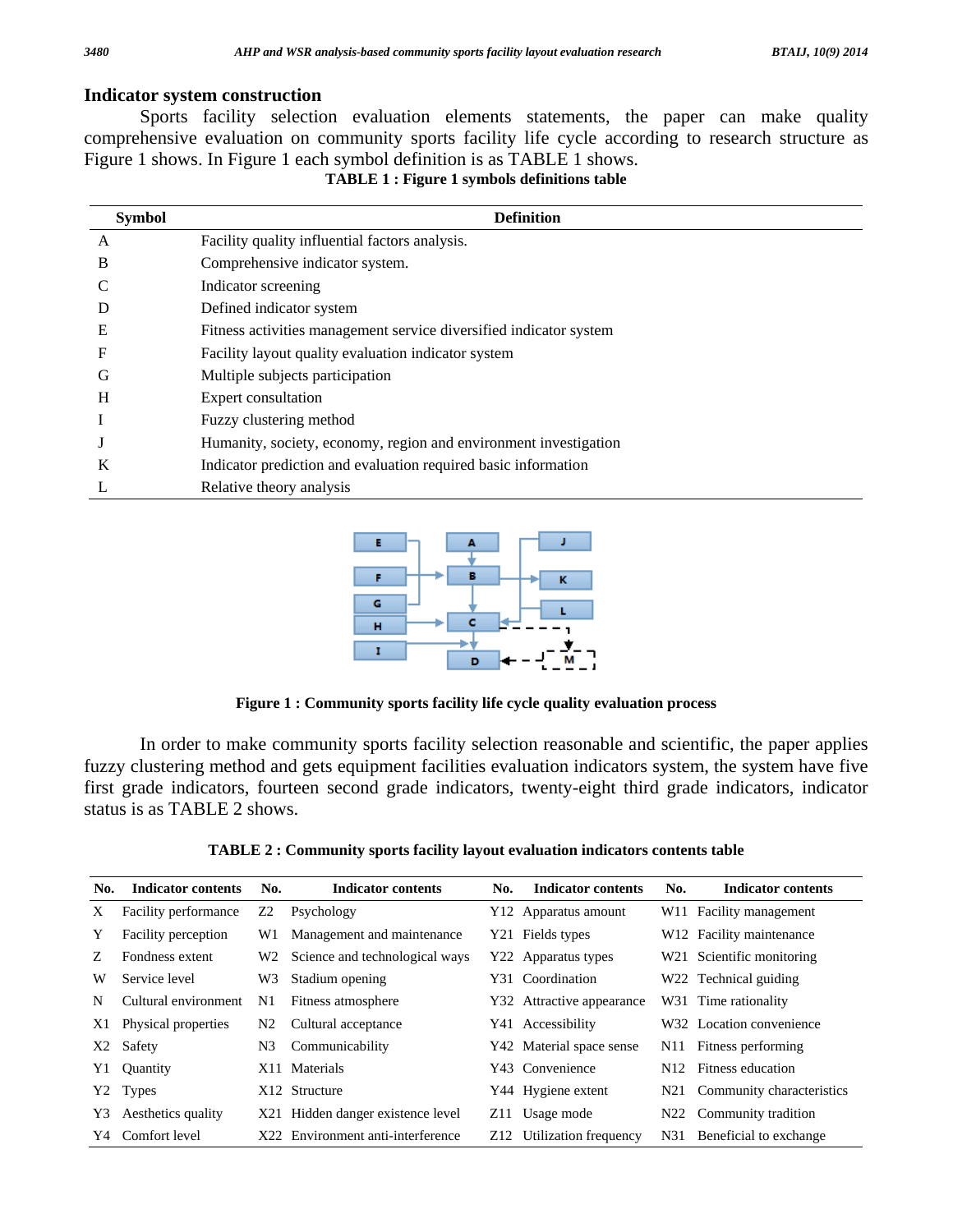| Z1 |  | $\overline{1}$ | ntude | : index<br>1 1 / 6 |
|----|--|----------------|-------|--------------------|
|    |  |                |       |                    |

#### **Note : X, Y, Z, Wand N are first grade indicators, (Xi etc.) represents second grade indicators, (Xij) represents third grade indicators.**

Indicator system hierarchical structure is as Figure 2 shows.



**Figure 2 : Community sports equipment facility selection evaluation indicator system hierarchical structure schematic diagram** 

#### **AHP-based indicator system evaluation method**

When define 3.1 each indicator occupied proportions (that is weight),due to these factors proportions normally are not easy to quantitatively define, and if these factors influence factors are more, when constructing judgment matrix, it tends to cause decision- makers provide mutual contradiction data due of ill-considered and out at elbows. Therefore, the paper quotes Saaty proposed paired comparison method on factors to establish paired comparative construction judgment matrix.

That is every time in the same layer, it takes two factors  $x_i$  and  $x_j$ , and use  $a_{ij}$  expressing  $x_i$  and  $x_j$  to factor *Z* influences, whole comparison result can use matrix  $D = (a_{ij})_{n \times n}$  to express, call  $D$  as  $Z - X$ judgment matrix. It is easy seen if  $x_i$  and  $x_j$  to Z influence ratio is  $a_{ij}$ , and then  $x_j$  and  $x_i$  to Z influence

ratio is  $a_{ji} = \frac{1}{a_i}$ 

.

Regarding  $a_{ij}$  value determination method, this paper quotes Saaty suggested number  $1 \sim 9$  and its reciprocal as scale. As following Table 3 show.

| <b>Scale</b> | <b>Definition</b>                                                                                                  |  |  |  |  |  |  |
|--------------|--------------------------------------------------------------------------------------------------------------------|--|--|--|--|--|--|
|              | Indicates two factors have equal importance by comparing                                                           |  |  |  |  |  |  |
| 3            | Indicates the former is slightly more important than the later by comparing two factors                            |  |  |  |  |  |  |
| 5            | Indicates the former is obviously more important than the later by comparing two factors                           |  |  |  |  |  |  |
|              | Indicates the former is intensely more important than the later by comparing two factors                           |  |  |  |  |  |  |
| 9            | Indicates the former is extremely more important than the later by comparing two factors                           |  |  |  |  |  |  |
| 2,4,6,8      | Indicates middle value of above adjacent judgment                                                                  |  |  |  |  |  |  |
| Reciprocal   | If factor $i$ and factor $j$ importance ratio is $a_{ii}$ , and then factor $j$ and factor $i$ importance ratio is |  |  |  |  |  |  |

**TABLE 3 : Definition of Scale**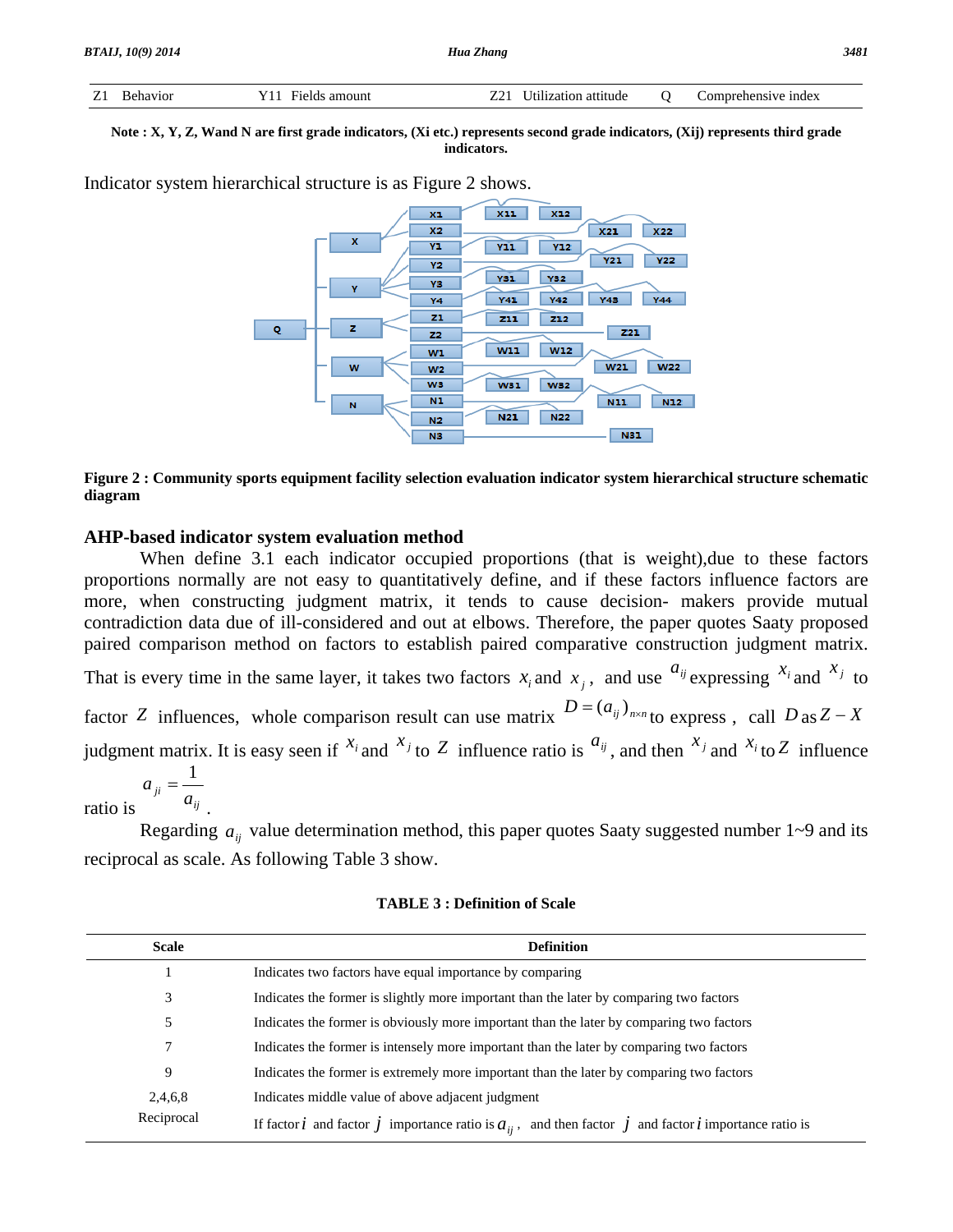# $a_{ii} = 1/a_{ii}$

## **Calculate weight vector**

For constructing judgment matrix, weight vector calculation method is: adopting extraction of root calculating maximum feature vector and maximum feature root. Solve the sum of *A* each row vector and take its average value, and then make normalization. Its formula is:

$$
w_{i} = \frac{\left(\prod_{j=1}^{n} a_{ij}\right)^{\frac{1}{n}}}{\sum_{k=1}^{n} \left(\prod_{j=1}^{n} a_{kj}\right)^{\frac{1}{n}}}
$$
 i = 1, 2, L, n (1)

 According to formula (1) and following calculation steps: Step one: *A* elements multiplied according to column and gets a new vector; Step two: Let each new vector every component extracts *n* powers; Step three: After making normalization of all vectors that gets weight vectors.  $w = (w_1, w_2, \cdots w_n)^T$  that is approximate feature vector.

#### **Consistency test**

### **Calculate consistency indicator**

Test consistency, at first it needs to firstly calculate matrix maximum feature root  $\lambda_{\text{max}}$ :

$$
\lambda_{\max} = \sum_{i=1}^{n} \frac{(AW)}{nw_i} = \frac{1}{n} \sum_{i=1}^{n} \frac{\sum_{j=1}^{n} a_{ij} w_j}{w_i}
$$
(2)  
CI =  $\frac{\lambda_{\max} - n}{n - 1}$ 

Find out corresponding average consistency indicator RI. TABLE 4 provides 1~9 order positive and negative matrix average random consistency indicator.

|  |  | n 1 2 3 4 5 6 7 8 9                       |  |  |  |
|--|--|-------------------------------------------|--|--|--|
|  |  | RI 0 0 0.58 0.90 1.12 1.24 1.32 1.41 1.45 |  |  |  |

**TABLE 4 : Average random consistency indicator RI**

*RI* value is got in this way that uses random method constructing 500 pieces of samples matrix: extract numbers from 1~9 and its reciprocal at random to construct reciprocal matrix, it solves maximum feature root average value  $\lambda_{\text{max}}'$ , and defines:

$$
RI = \frac{\lambda'_{max} - n}{n - 1}
$$
 (4)

Calculate consistency proportion *CR*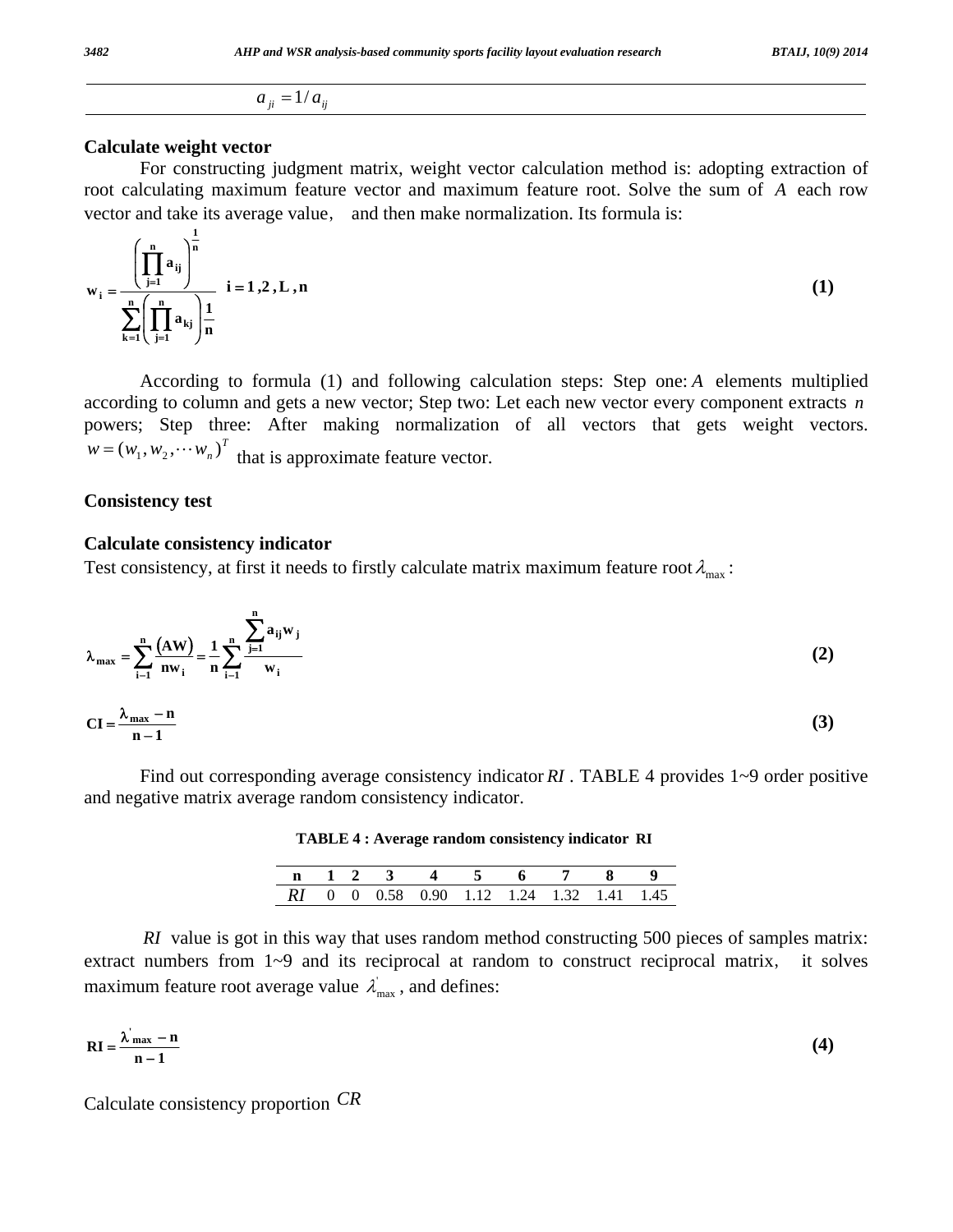*n* order reciprocal matrix *A* is consistent matrix when and only when its maximum feature root  $\lambda_{\text{max}} = n$ , and when reciprocal matrix *A* is not consistent, it surely has  $\lambda_{\text{max}} > n$ . *A* inconsistency degree will get more serious,  $\lambda_{\text{max}}$  corresponding standard feature vector would also cannot realistic reflect  $X = \{x_1, \dots, x_n\}$  proportion in factor *z* influence. Therefore, it is necessary to do consistency test at decision makers provided judgment matrix to decide whether can accept it or not. Calculate consistency proportion *CR* as:

$$
CR = \frac{CI}{RI}
$$
 (5)

When  $CR < 0.10$ , it is thought that judgment matrix consistency is acceptable, otherwise it should make proper correction to judgment matrix.

# **WSR-BASED MATERIALS SELECTION METHOD AND COMMUNITY SPORTS FACILITY MATERIALS SELECTION STRATEGY**

#### **WSR methodology**

 The paper applies WSR system methods to select materials on community sports equipment and facility, the system is the abbreviation of "Wuli-Shili-Renli methodology", is a kind of oriental system thought belongs to qualitative and quantitative analysis comprehensive integration. In Chapter three, it provides factors and its evaluation system that need to consider in sports facilities material selection process, applies AHP analysis method, it can get sports facility material selection process quantity factor, in order to more scientific propose community sports facility material selection strategy, the chapter introduces WSR analysis method. WSR methodology working procedures are as Figure 3 shows.



**Figure 3 : WSR methodology working procedures**

Zhu Zhi-Chang and others (2000) pointed out that WSR was not targeted at complex or illstructured problems, it could use in general hard or soft systems problems, as problems in case structure was clear, intentions were definite and objects could be defined after analyzing, in these cases working procedures as following Figure 3 showed was relative suitable, but for more complex and ill-structured problems, Figure 3 could not adapt to<sup>[7]</sup>. The paper provides WSR general applicable steps, design of the steps has good guiding significances in specific projects and problems development, as Figure 4 shows.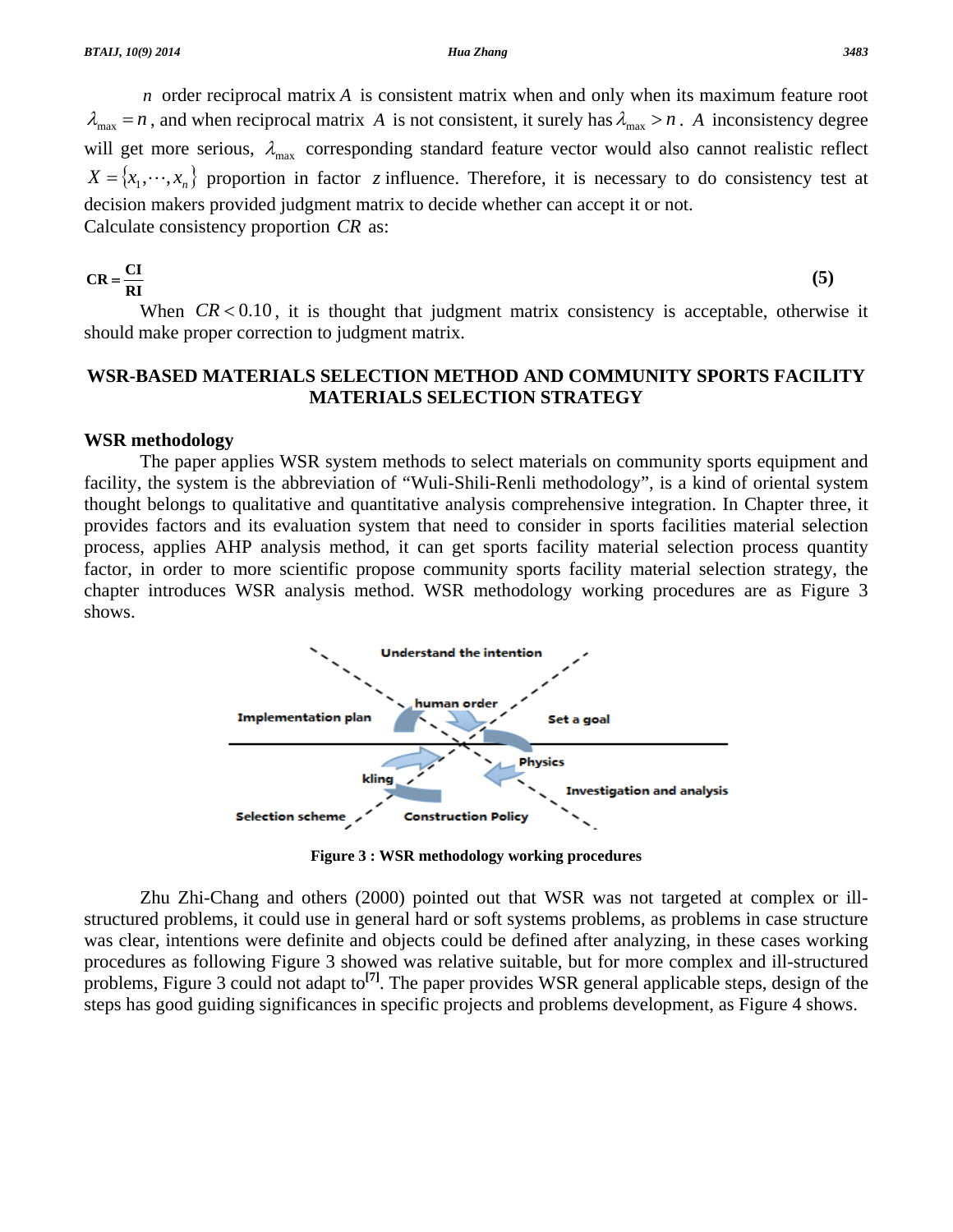

**Figure 4 : WSR general applicable steps** 

As Figure 4 showed methods, it can guide selectors to think in multi-direction and multi perspective, and build basis for scientific material selection.

### **Community sports facility material selection strategy**

 Selectors carry on opinion polls and fitness knowledge popularization on responsible regions, establish questionnaire survey and questionnaire information processing system, and select materials according to community residents intentions, which is basic path that facilities are maximum utilized.

 Selectors plan for responsible communities regional environment and seasons alternative rules as well as communities vacancy positions, considering for facilities installment and residents' convenient application, usually select communities central positions, and can also select a block of flats vacant position that has higher lodging ratio and more residents, in addition, it also should consider facilities maintenance.

 Sports equipment and facility safety is one of most important factors for considering, it is related to equipment operation cycle and residents' personal safety, texture and physical properties of selected apparatus should arrive at national standard, selectors should also make clear equipment and facility retesting period, and make re-testing plan for equipments.

 Apply scientific analysis method, in the paper, it provides AHP indicators hierarchical structure evaluation method and WSR analysis method, due to the paper planned facility evaluation structure has already quite perfected, it needs selectors to make selective accept or reject according to their regional conditions, and carry on comprehensive predication and evaluation on community facilities, and then select materials according to evaluation results.

 Selectors based on quantitative analysis and qualitative analysis combination, they should also focus on referencing similar relative successful communities sports facilities materials selection, and take this as template to make targeted revision,so that can get twice the result with half the effort.

#### **CONCLUSION**

 The paper firstly on the basis of analyzing community sports facility selection evaluation elements, it gets facility life cycle quality evaluation process method and AHP analysis-based equipment facility layout evaluation indicator system, and gives computational steps of analysis methods. And then, in order to more scientific obtain selection strategy, it introduces WSR analysis method to provide method basis for facility selection. Finally, it proposes community sports facility selection strategy of opinion polls-based, environment planning-based, safety performance-based, multiple analysis methods combination-based and template revision-based, it provides theoretical references for Chinese communities' sports facility perfection, with an aim to propel to Chinese national fitness progress.

#### **REFERENCES**